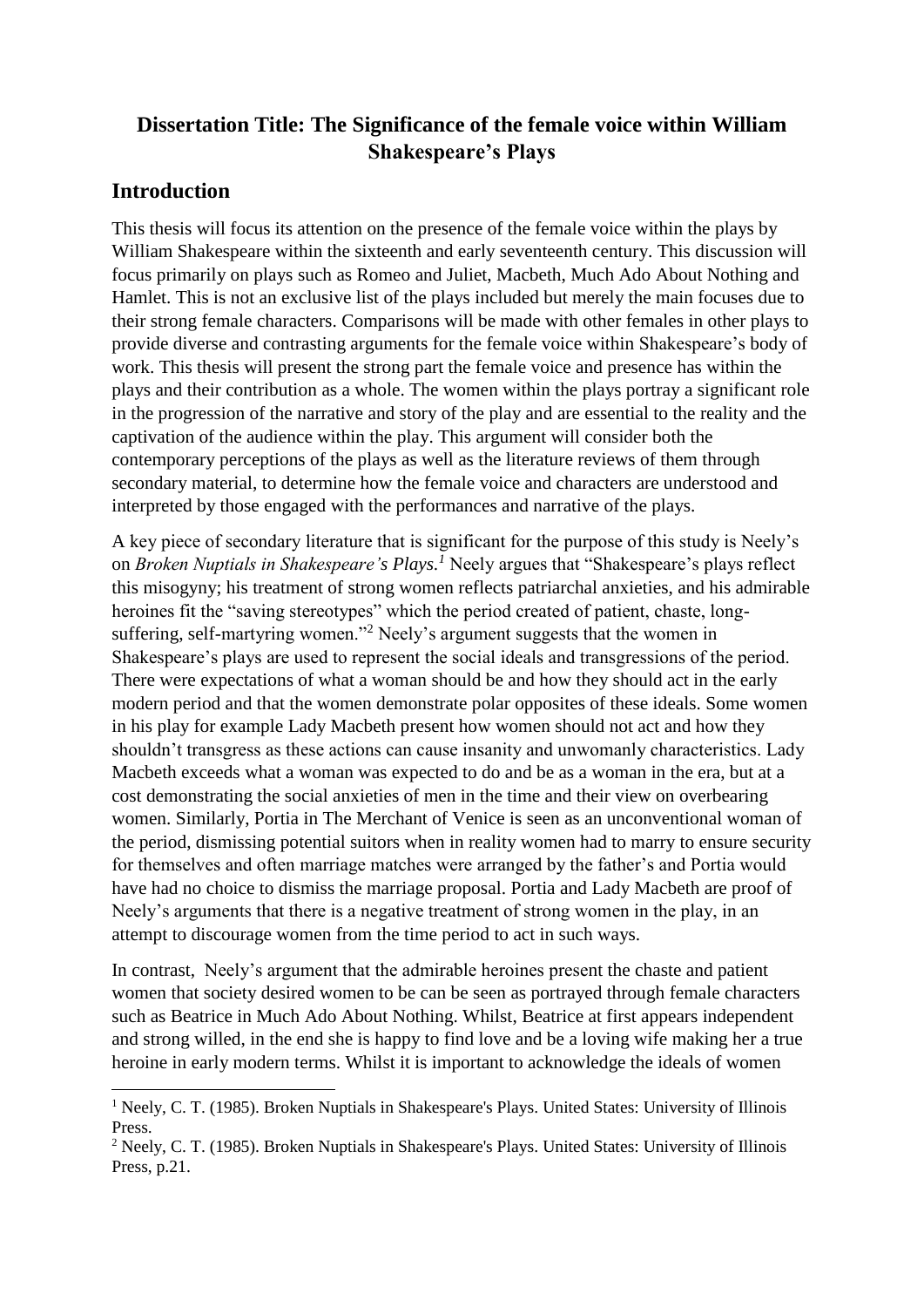during the period in which Shakespeare's plays were first seen, it is also essential to recognise the use of the female characters in the plays to convey the male view and opinion of women, rather than the female voice itself. The female characters in Shakespeare's plays are presented through Shakespeare's and society's expectations on women, rather than women conveying their own feelings and viewpoints. As society was traditionally patriarchal in nature, women were perceived how men wanted them to be. This can clearly be interpreted in the plays and as Neely suggests reflects a tone of misogyny within its nature. Themes of gender representation and the differences between men and women are key to this study.

Gender studies and the history of gender perceptions are essential to the study of this topic. Sonya O. Rose argues that "Gender history is based on the fundamental idea that what it means to be defined as man or woman has a history"<sup>3</sup> and indeed gender perceptions and social constructs of gender stereotypes are and have been the primary way of understanding how gender has been perceived throughout history and how it is perceived by the contemporary audience. The use of the term "gender" rather than "sex" to define the differences of people in society is also relative to this as it adds a flexibility to the definitions of what it means to be male or female in both modern and previous societies. Therefore, it is important to understand society's perceptions on gender and sex in the early modern period where Shakespeare's plays were performed to understand why the female voice in the plays is conveyed the way it is.

There is a common perception of how Early Modern men and women were supposed to be, act and dress. This can be derived from such early modern surviving evidence like the documents *Hic Mulier* and *Haec-Vir* which are sources that fundamentally explain how the two genders in early medieval society were perceived and expected to behave <sup>4</sup>. Sandra Clark argues that "From the earliest satire against women in English, the subject of women's clothes has always been a popular butt for attack. Love of fine clothing links conveniently with two of the most fruitful themes of misogyny: the lustful nature of the female sex and the pleasure women take in abusing and beggaring their menfolk with extravagant demands."<sup>5</sup> This suggests that early modern men were displeased with how English women in particular behaved and how this did not conform to the social norms and expectations of a patriarchal lead society. This societal expectation is presented in Shakespeare's plays primarily through its female characters.

The study of gender, female voices and expression as well as discussion of society's perceptions of women expressed in Shakespeare's plays will all be examined and presented within the next few chapters, to establish the presence of women within Shakespeare's writings and plays.

**.** 

<sup>3</sup> Rose, Sonya O. (2013). What is Gender History. Polity Press. p.2.

<sup>4</sup> Hic Mulier: Or, the Man-woman and Haec-vir: Or, the Womanish-man. (1973). United Kingdom: Rota at the University of Exeter.

<sup>5</sup> Clark, Sandra "'Hic Mulier," 'Haec Vir," and the Controversy over Masculine Women. (1985) *Studies in Philology*, vol. 82, no. 2,, pp. 157–183.